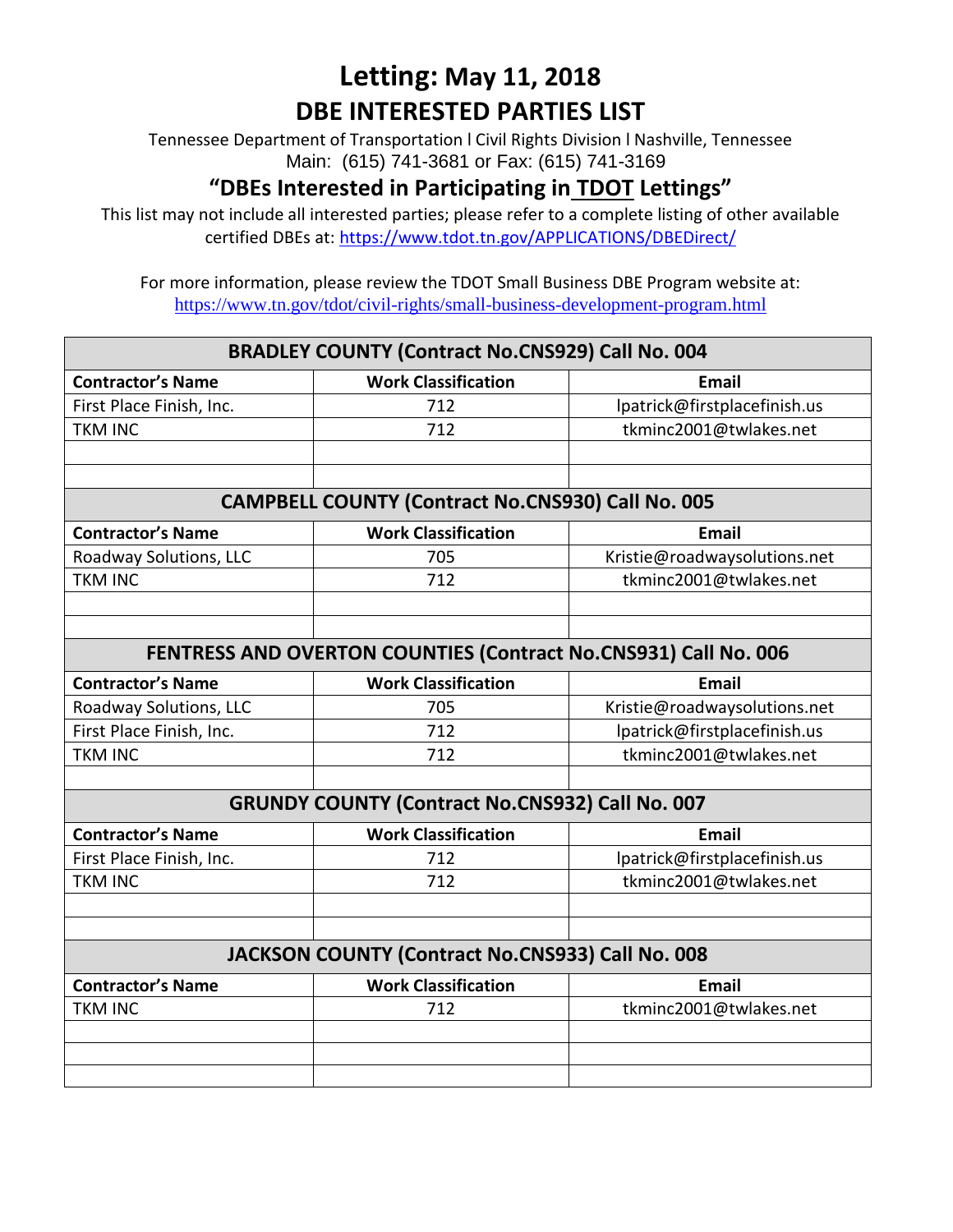Tennessee Department of Transportation l Civil Rights Division l Nashville, Tennessee Main: (615) 741-3681 or Fax: (615) 741-3169

#### **"DBEs Interested in Participating in TDOT Lettings"**

This list may not include all interested parties; please refer to a complete listing of other available certified DBEs at:<https://www.tdot.tn.gov/APPLICATIONS/DBEDirect/>

| <b>MARION COUNTY (Contract No.CNS905) Call No. 009</b> |                                                 |                              |  |
|--------------------------------------------------------|-------------------------------------------------|------------------------------|--|
| <b>Contractor's Name</b>                               | <b>Work Classification</b>                      | <b>Email</b>                 |  |
| First Place Finish, Inc.                               | 209, 712, 713                                   | lpatrick@firstplacefinish.us |  |
| <b>TKM INC</b>                                         | 712                                             | tkminc2001@twlakes.net       |  |
|                                                        |                                                 |                              |  |
|                                                        |                                                 |                              |  |
|                                                        | PUTNAM COUNTY (Contract No.CNS934) Call No. 010 |                              |  |
| <b>Contractor's Name</b>                               | <b>Work Classification</b>                      | <b>Email</b>                 |  |
| Roadway Solutions, LLC                                 | 705                                             | Kristie@roadwaysolutions.net |  |
| First Place Finish, Inc.                               | 712                                             | lpatrick@firstplacefinish.us |  |
| <b>TKM INC</b>                                         | 712                                             | tkminc2001@twlakes.net       |  |
|                                                        |                                                 |                              |  |
| RHEA COUNTY (Contract No.CNS935) Call No. 011          |                                                 |                              |  |
| <b>Contractor's Name</b>                               | <b>Work Classification</b>                      | <b>Email</b>                 |  |
| Roadway Solutions, LLC                                 | 705                                             | Kristie@roadwaysolutions.net |  |
| First Place Finish, Inc.                               | 203, 209, 806                                   | lpatrick@firstplacefinish.us |  |
| <b>TKM INC</b>                                         | 712                                             | tkminc2001@twlakes.net       |  |
|                                                        |                                                 |                              |  |
|                                                        | ROANE COUNTY (Contract No.CNS925) Call No. 012  |                              |  |
| <b>Contractor's Name</b>                               | <b>Work Classification</b>                      | <b>Email</b>                 |  |
| Roadway Solutions, LLC                                 | 705                                             | Kristie@roadwaysolutions.net |  |
| First Place Finish, Inc.                               | 705, 712                                        | lpatrick@firstplacefinish.us |  |
| <b>TKM INC</b>                                         | 712                                             | tkminc2001@twlakes.net       |  |
|                                                        |                                                 |                              |  |
| RUTHERFORD COUNTY (Contract No.CNS936) Call No. 013    |                                                 |                              |  |
| <b>Contractor's Name</b>                               | <b>Work Classification</b>                      | <b>Email</b>                 |  |
| Pantegon LLC                                           | 712 (Flagging)                                  | adavis@pantegon.com          |  |
| <b>TKM INC</b>                                         | 712                                             |                              |  |
|                                                        |                                                 |                              |  |
|                                                        |                                                 |                              |  |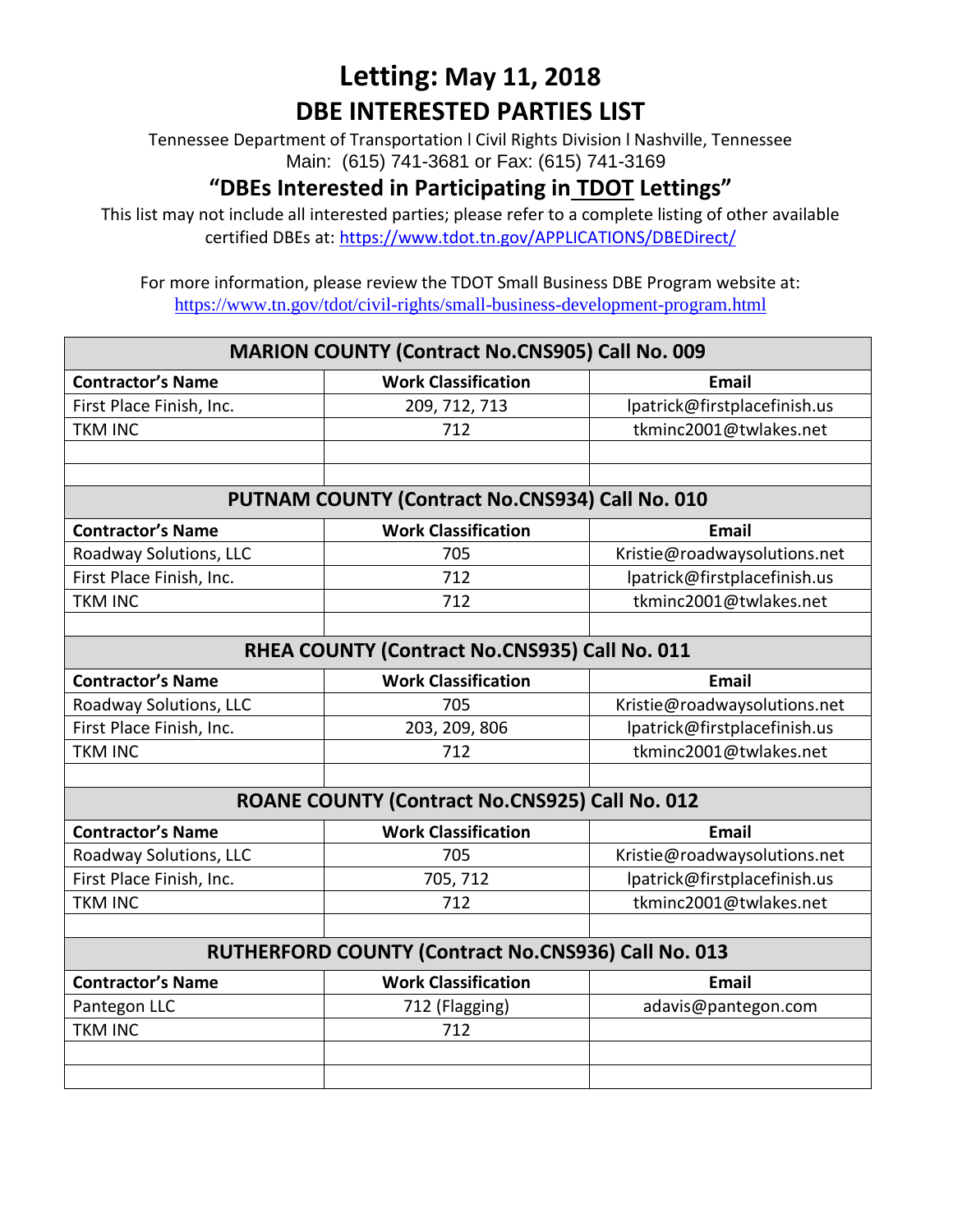Tennessee Department of Transportation l Civil Rights Division l Nashville, Tennessee Main: (615) 741-3681 or Fax: (615) 741-3169

#### **"DBEs Interested in Participating in TDOT Lettings"**

This list may not include all interested parties; please refer to a complete listing of other available certified DBEs at:<https://www.tdot.tn.gov/APPLICATIONS/DBEDirect/>

| SULLIVAN COUNTY (Contract No.CNS937) Call No. 014 |                                                         |                              |  |
|---------------------------------------------------|---------------------------------------------------------|------------------------------|--|
| <b>Contractor's Name</b>                          | <b>Work Classification</b>                              | <b>Email</b>                 |  |
| First Place Finish, Inc.                          | 712                                                     | lpatrick@firstplacefinish.us |  |
| <b>TKM INC</b>                                    | 712                                                     | tkminc2001@twlakes.net       |  |
|                                                   |                                                         |                              |  |
|                                                   |                                                         |                              |  |
|                                                   | <b>WAYNE COUNTY (Contract No.CNS938) Call No. 015</b>   |                              |  |
| <b>Contractor's Name</b>                          | <b>Work Classification</b>                              | <b>Email</b>                 |  |
| <b>TKM INC</b>                                    | 712                                                     | tkminc2001@twlakes.net       |  |
|                                                   |                                                         |                              |  |
|                                                   |                                                         |                              |  |
|                                                   |                                                         |                              |  |
|                                                   | <b>WEAKLEY COUNTY (Contract No.CNS924) Call No. 016</b> |                              |  |
| <b>Contractor's Name</b>                          | <b>Work Classification</b>                              | <b>Email</b>                 |  |
| <b>TKM INC</b>                                    | 712                                                     | tkminc2001@twlakes.net       |  |
|                                                   |                                                         |                              |  |
|                                                   |                                                         |                              |  |
|                                                   |                                                         |                              |  |
|                                                   | ANDERSON COUNTY (Contract No.CNS220) Call No. 017       |                              |  |
| <b>Contractor's Name</b>                          | <b>Work Classification</b>                              | <b>Email</b>                 |  |
| Roadway Solutions, LLC                            | 705                                                     | Kristie@roadwaysolutions.net |  |
| First Place Finish, Inc.                          | 712, 713                                                | lpatrick@firstplacefinish.us |  |
| <b>TKM INC</b>                                    | 712                                                     | tkminc2001@twlakes.net       |  |
|                                                   |                                                         |                              |  |
|                                                   | <b>BLOUNT COUNTY (Contract No.CNS203) Call No. 023</b>  |                              |  |
| <b>Contractor's Name</b>                          | <b>Work Classification</b>                              | <b>Email</b>                 |  |
| First Place Finish, Inc.                          | 712, 713                                                | lpatrick@firstplacefinish.us |  |
| <b>TKM INC</b>                                    | 712                                                     | tkminc2001@twlakes.net       |  |
|                                                   |                                                         |                              |  |
|                                                   |                                                         |                              |  |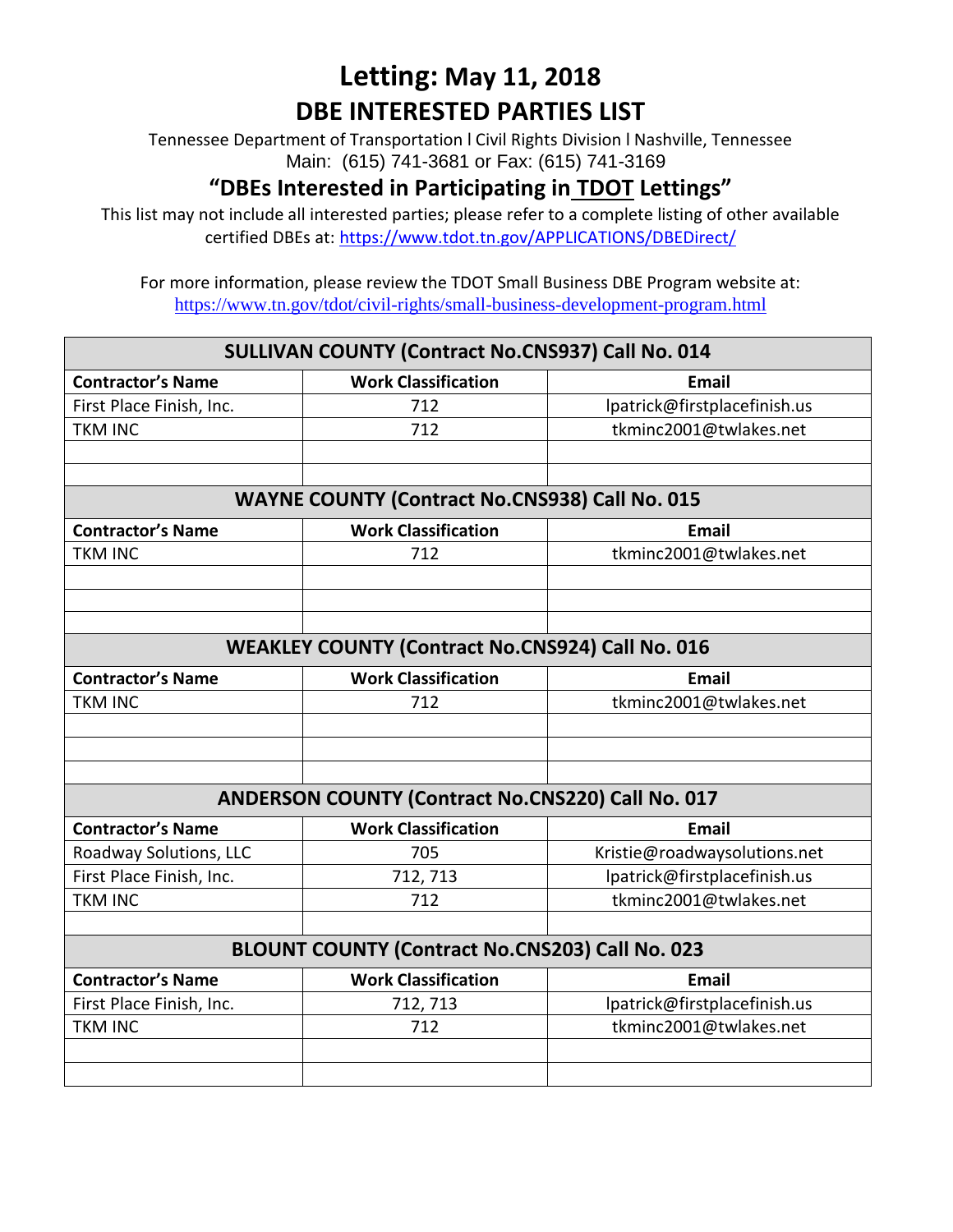Tennessee Department of Transportation l Civil Rights Division l Nashville, Tennessee Main: (615) 741-3681 or Fax: (615) 741-3169

#### **"DBEs Interested in Participating in TDOT Lettings"**

This list may not include all interested parties; please refer to a complete listing of other available certified DBEs at:<https://www.tdot.tn.gov/APPLICATIONS/DBEDirect/>

| <b>BLOUNT COUNTY (Contract No.CNS181) Call No. 024</b> |                                                          |                              |  |
|--------------------------------------------------------|----------------------------------------------------------|------------------------------|--|
| <b>Contractor's Name</b>                               | <b>Work Classification</b>                               | <b>Email</b>                 |  |
| First Place Finish, Inc.                               | 712                                                      | lpatrick@firstplacefinish.us |  |
| <b>TKM INC</b>                                         | 712                                                      | tkminc2001@twlakes.net       |  |
|                                                        |                                                          |                              |  |
|                                                        |                                                          |                              |  |
|                                                        | <b>BRADLEY COUNTY (Contract No.CNS175) Call No. 026</b>  |                              |  |
| <b>Contractor's Name</b>                               | <b>Work Classification</b>                               | <b>Email</b>                 |  |
| First Place Finish, Inc.                               | 712                                                      | lpatrick@firstplacefinish.us |  |
| <b>TKM INC</b>                                         | 712                                                      | tkminc2001@twlakes.net       |  |
|                                                        |                                                          |                              |  |
|                                                        |                                                          |                              |  |
|                                                        | <b>CAMPBELL COUNTY (Contract No.CNS160) Call No. 027</b> |                              |  |
| <b>Contractor's Name</b>                               | <b>Work Classification</b>                               | <b>Email</b>                 |  |
| Roadway Solutions, LLC                                 | 705                                                      | Kristie@roadwaysolutions.net |  |
| First Place Finish, Inc.                               | 712, 713                                                 | lpatrick@firstplacefinish.us |  |
| <b>TKM INC</b>                                         | 712                                                      | tkminc2001@twlakes.net       |  |
|                                                        |                                                          |                              |  |
|                                                        | <b>CAMPBELL COUNTY (Contract No.CNS215) Call No. 028</b> |                              |  |
| <b>Contractor's Name</b>                               | <b>Work Classification</b>                               | <b>Email</b>                 |  |
| Roadway Solutions, LLC                                 | 705                                                      | Kristie@roadwaysolutions.net |  |
| First Place Finish, Inc.                               | 712, 713, 801, 805                                       | lpatrick@firstplacefinish.us |  |
| <b>TKM INC</b>                                         | 712                                                      | tkminc2001@twlakes.net       |  |
|                                                        |                                                          |                              |  |
|                                                        | <b>CHEATHAM COUNTY (Contract No.CNS190) Call No. 030</b> |                              |  |
| <b>Contractor's Name</b>                               | <b>Work Classification</b>                               | <b>Email</b>                 |  |
| Pantegon LLC                                           | 712 (Flagging)                                           | adavis@pantegon.com          |  |
| <b>TKM INC</b>                                         | 712                                                      | tkminc2001@twlakes.net       |  |
|                                                        |                                                          |                              |  |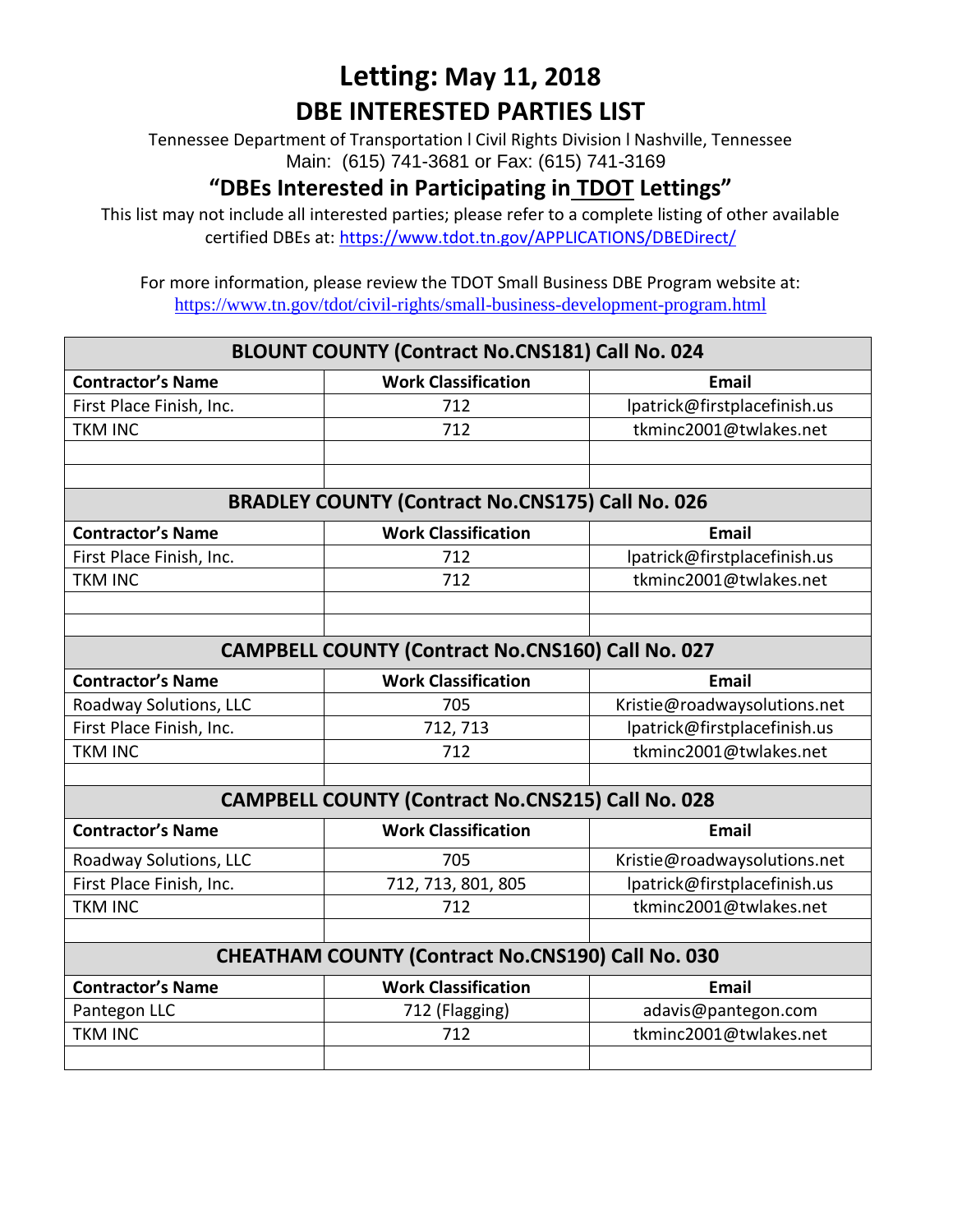Tennessee Department of Transportation l Civil Rights Division l Nashville, Tennessee Main: (615) 741-3681 or Fax: (615) 741-3169

#### **"DBEs Interested in Participating in TDOT Lettings"**

This list may not include all interested parties; please refer to a complete listing of other available certified DBEs at:<https://www.tdot.tn.gov/APPLICATIONS/DBEDirect/>

| <b>COFFEE AND WARREN COUNTIES (Contract No.CNS230) Call No. 033</b> |                                                          |                              |  |
|---------------------------------------------------------------------|----------------------------------------------------------|------------------------------|--|
| <b>Contractor's Name</b>                                            | <b>Work Classification</b>                               | <b>Email</b>                 |  |
| First Place Finish, Inc.                                            | 712, 713                                                 | lpatrick@firstplacefinish.us |  |
| <b>TKM INC</b>                                                      | 712                                                      | tkminc2001@twlakes.net       |  |
|                                                                     |                                                          |                              |  |
|                                                                     |                                                          |                              |  |
|                                                                     | <b>CROCKETT COUNTY (Contract No.CNS221) Call No. 034</b> |                              |  |
| <b>Contractor's Name</b>                                            | <b>Work Classification</b>                               | <b>Email</b>                 |  |
| <b>TKM INC</b>                                                      | 712                                                      | tkminc2001@twlakes.net       |  |
|                                                                     |                                                          |                              |  |
|                                                                     |                                                          |                              |  |
|                                                                     |                                                          |                              |  |
|                                                                     | DYER COUNTY (Contract No.CNS093) Call No. 036            |                              |  |
| <b>Contractor's Name</b>                                            | <b>Work Classification</b>                               | <b>Email</b>                 |  |
| <b>TKM INC</b>                                                      | 712                                                      | tkminc2001@twlakes.net       |  |
|                                                                     |                                                          |                              |  |
|                                                                     |                                                          |                              |  |
|                                                                     |                                                          |                              |  |
|                                                                     | <b>FENTRESS COUNTY (Contract No.CNS219) Call No. 038</b> |                              |  |
| <b>Contractor's Name</b>                                            | <b>Work Classification</b>                               | <b>Email</b>                 |  |
| Roadway Solutions, LLC                                              | 705                                                      | Kristie@roadwaysolutions.net |  |
| First Place Finish, Inc.                                            | 712                                                      | lpatrick@firstplacefinish.us |  |
| <b>TKM INC</b>                                                      | 712                                                      | tkminc2001@twlakes.net       |  |
|                                                                     |                                                          |                              |  |
|                                                                     | GIBSON COUNTY (Contract No.CNS211) Call No. 040          |                              |  |
| <b>TKM INC</b>                                                      | 712                                                      | tkminc2001@twlakes.net       |  |
|                                                                     |                                                          |                              |  |
|                                                                     |                                                          |                              |  |
|                                                                     |                                                          |                              |  |
|                                                                     | GILES COUNTY (Contract No.CNS191) Call No. 041           |                              |  |
| <b>Contractor's Name</b>                                            | <b>Work Classification</b>                               | <b>Email</b>                 |  |
| <b>TKM INC</b>                                                      | 712                                                      | tkminc2001@twlakes.net       |  |
|                                                                     |                                                          |                              |  |
|                                                                     |                                                          |                              |  |
|                                                                     |                                                          |                              |  |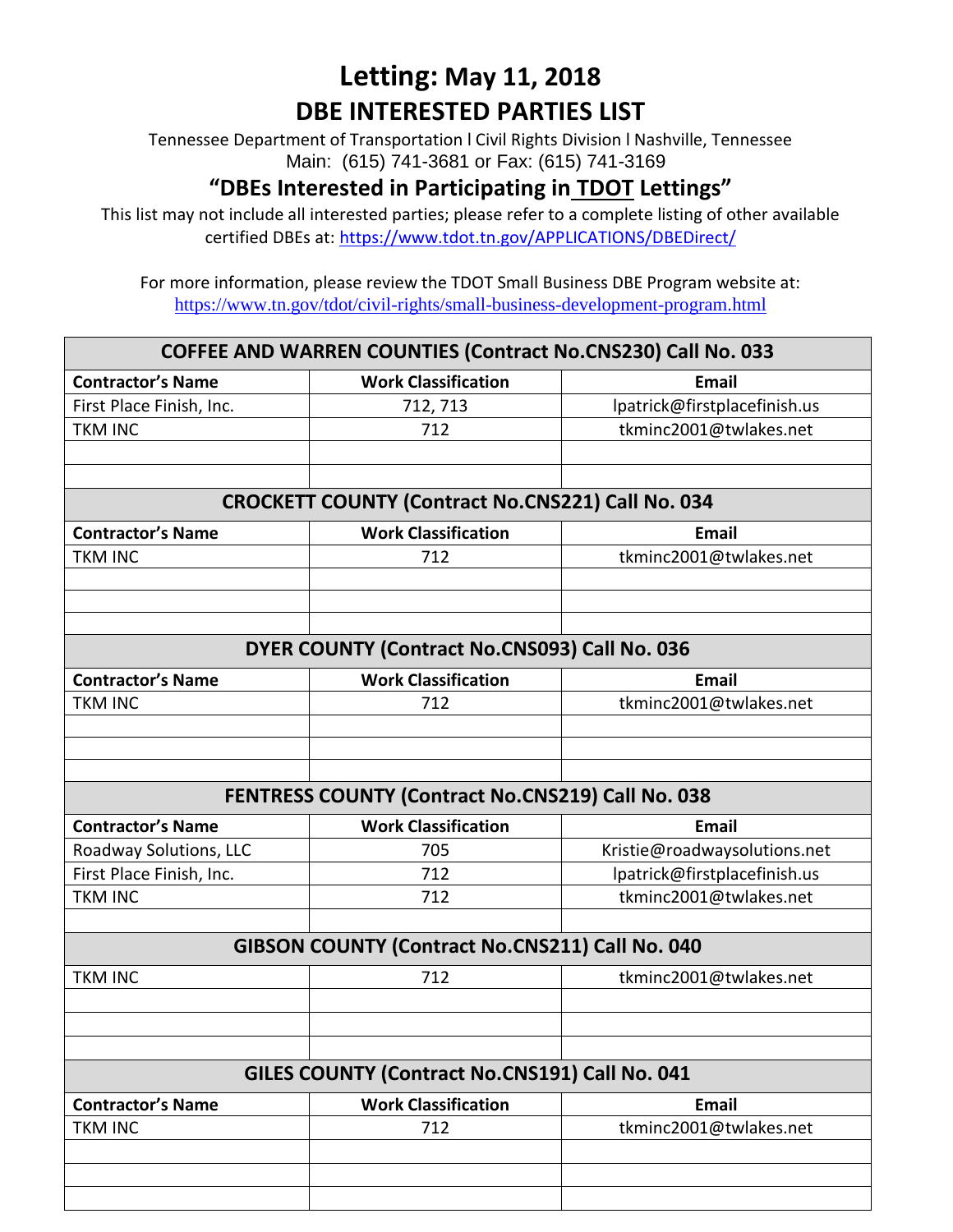Tennessee Department of Transportation l Civil Rights Division l Nashville, Tennessee Main: (615) 741-3681 or Fax: (615) 741-3169

#### **"DBEs Interested in Participating in TDOT Lettings"**

This list may not include all interested parties; please refer to a complete listing of other available certified DBEs at:<https://www.tdot.tn.gov/APPLICATIONS/DBEDirect/>

| GILES COUNTY (Contract No.CNS204) Call No. 042 |                                                                     |                              |  |
|------------------------------------------------|---------------------------------------------------------------------|------------------------------|--|
| <b>Contractor's Name</b>                       | <b>Work Classification</b>                                          | <b>Email</b>                 |  |
| <b>TKM INC</b>                                 | 712                                                                 | tkminc2001@twlakes.net       |  |
|                                                |                                                                     |                              |  |
|                                                |                                                                     |                              |  |
|                                                |                                                                     |                              |  |
|                                                | <b>GRAINGER AND KNOX COUNTIES (Contract No.CNS107) Call No. 043</b> |                              |  |
| <b>Contractor's Name</b>                       | <b>Work Classification</b>                                          | <b>Email</b>                 |  |
| Roadway Solutions, LLC                         | 705                                                                 | Kristie@roadwaysolutions.net |  |
| First Place Finish, Inc.                       | 712, 713                                                            | lpatrick@firstplacefinish.us |  |
| <b>TKM INC</b>                                 | 712                                                                 | tkminc2001@twlakes.net       |  |
|                                                |                                                                     |                              |  |
|                                                | <b>HAMILTON COUNTY (Contract No.CNS002) Call No. 045</b>            |                              |  |
| <b>Contractor's Name</b>                       | <b>Work Classification</b>                                          | <b>Email</b>                 |  |
| First Place Finish, Inc.                       | 712, 713                                                            | lpatrick@firstplacefinish.us |  |
| <b>TKM INC</b>                                 | 712                                                                 | tkminc2001@twlakes.net       |  |
|                                                |                                                                     |                              |  |
|                                                |                                                                     |                              |  |
|                                                | HAMILTON COUNTY (Contract No.CNS228) Call No. 046                   |                              |  |
| <b>Contractor's Name</b>                       | <b>Work Classification</b>                                          | <b>Email</b>                 |  |
| First Place Finish, Inc.                       | 712, 713                                                            | lpatrick@firstplacefinish.us |  |
| <b>TKM INC</b>                                 | 712                                                                 | tkminc2001@twlakes.net       |  |
|                                                |                                                                     |                              |  |
|                                                |                                                                     |                              |  |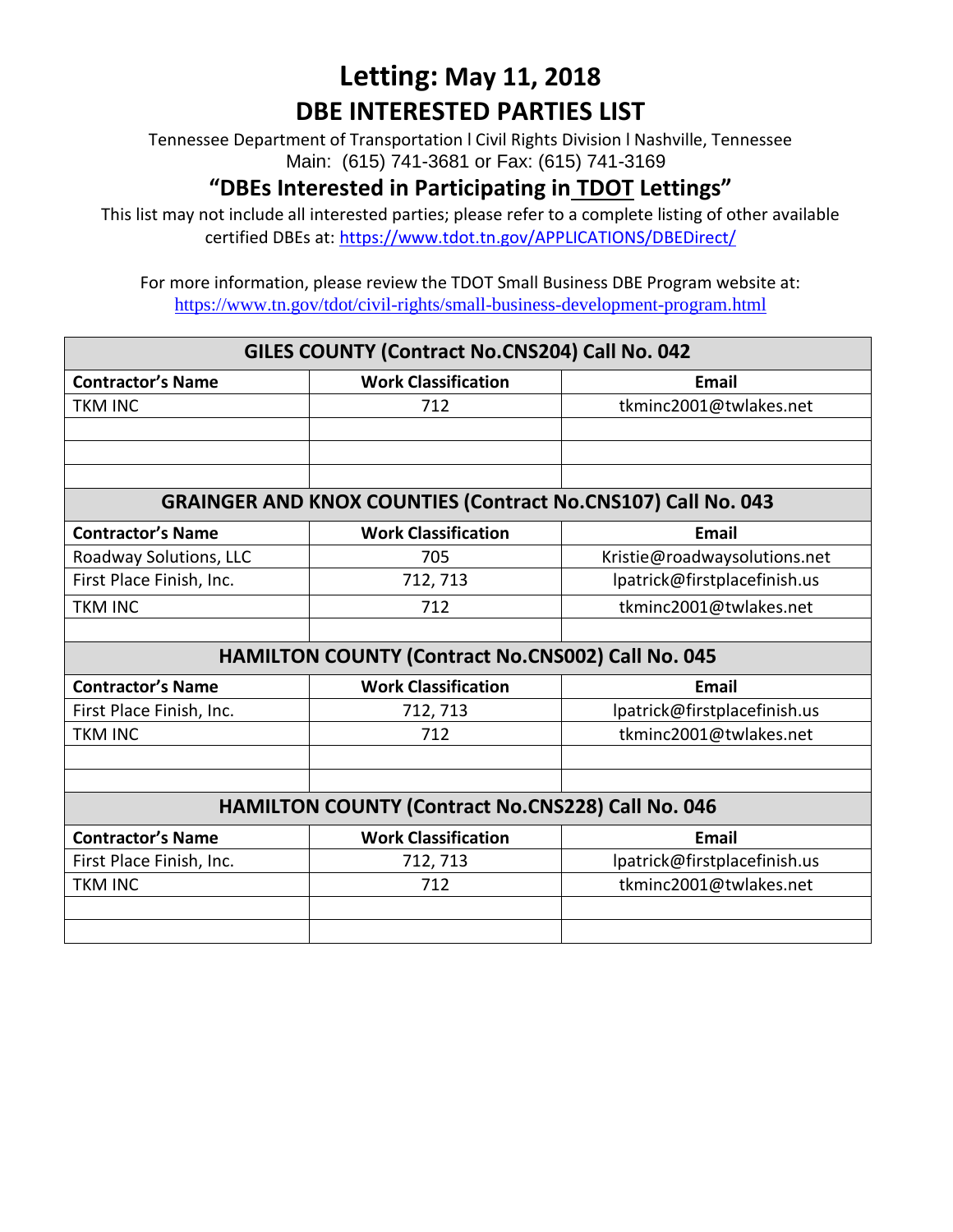Tennessee Department of Transportation l Civil Rights Division l Nashville, Tennessee Main: (615) 741-3681 or Fax: (615) 741-3169

#### **"DBEs Interested in Participating in TDOT Lettings"**

This list may not include all interested parties; please refer to a complete listing of other available certified DBEs at:<https://www.tdot.tn.gov/APPLICATIONS/DBEDirect/>

| HANCOCK AND HAWKINS COUNTIES (Contract No.CNS217) Call No. 048 |                                                         |                              |  |
|----------------------------------------------------------------|---------------------------------------------------------|------------------------------|--|
| <b>Contractor's Name</b>                                       | <b>Work Classification</b>                              | <b>Email</b>                 |  |
| Roadway Solutions, LLC                                         | 705                                                     | Kristie@roadwaysolutions.net |  |
| First Place Finish, Inc.                                       | 705, 712, 713                                           | lpatrick@firstplacefinish.us |  |
| <b>TKM INC</b>                                                 | 712                                                     | tkminc2001@twlakes.net       |  |
|                                                                |                                                         |                              |  |
|                                                                | <b>HARDIN COUNTY (Contract No.CNS222) Call No. 049</b>  |                              |  |
| <b>Contractor's Name</b>                                       | <b>Work Classification</b>                              | Email                        |  |
| <b>TKM INC</b>                                                 | 712                                                     | tkminc2001@twlakes.net       |  |
|                                                                |                                                         |                              |  |
|                                                                |                                                         |                              |  |
|                                                                | HICKMAN COUNTY (Contract No.CNS199) Call No. 052        |                              |  |
| <b>Contractor's Name</b>                                       | <b>Work Classification</b>                              | Email                        |  |
| Pantegon LLC                                                   | 712 (Flagging)                                          | adavis@pantegon.com          |  |
| <b>TKM INC</b>                                                 | 712                                                     | tkminc2001@twlakes.net       |  |
|                                                                |                                                         |                              |  |
|                                                                |                                                         |                              |  |
|                                                                | <b>HICKMAN COUNTY (Contract No.CNS201) Call No. 053</b> |                              |  |
| <b>Contractor's Name</b>                                       | <b>Work Classification</b>                              | <b>Email</b>                 |  |
| Pantegon LLC                                                   | 712 (Flagging)                                          | adavis@pantegon.com          |  |
| <b>TKM INC</b>                                                 | 712                                                     | tkminc2001@twlakes.net       |  |
|                                                                |                                                         |                              |  |
|                                                                |                                                         |                              |  |
| JACKSON COUNTY (Contract No.CNS177) Call No. 054               |                                                         |                              |  |
| <b>Contractor's Name</b>                                       | <b>Work Classification</b>                              | <b>Email</b>                 |  |
| <b>TKM INC</b>                                                 | 712                                                     | tkminc2001@twlakes.net       |  |
|                                                                |                                                         |                              |  |
|                                                                |                                                         |                              |  |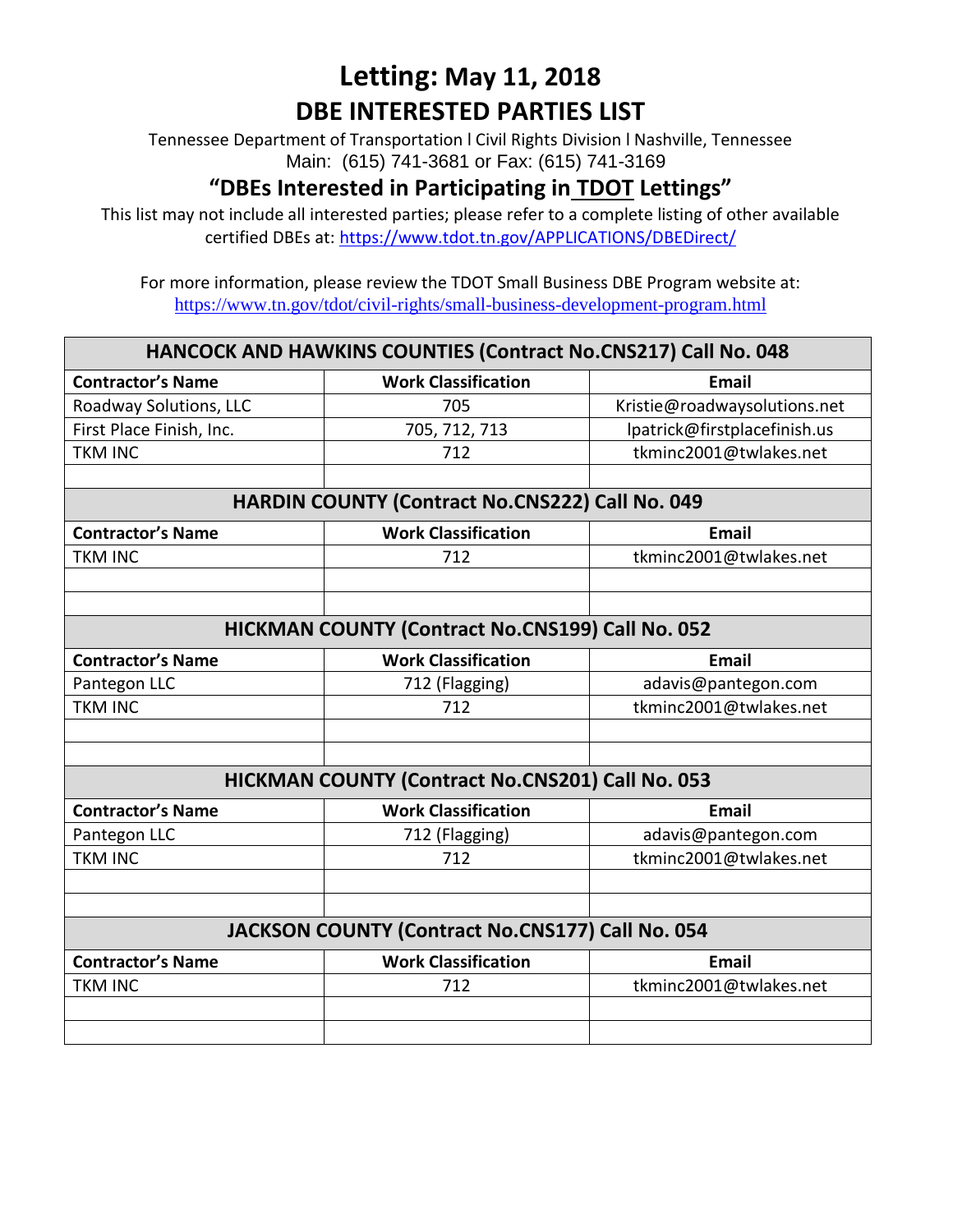Tennessee Department of Transportation l Civil Rights Division l Nashville, Tennessee Main: (615) 741-3681 or Fax: (615) 741-3169

#### **"DBEs Interested in Participating in TDOT Lettings"**

This list may not include all interested parties; please refer to a complete listing of other available certified DBEs at:<https://www.tdot.tn.gov/APPLICATIONS/DBEDirect/>

| JEFFERSON COUNTY (Contract No.CNS183) Call No. 055 |                                                  |                              |  |
|----------------------------------------------------|--------------------------------------------------|------------------------------|--|
| <b>Contractor's Name</b>                           | <b>Work Classification</b>                       | <b>Email</b>                 |  |
| First Place Finish, Inc.                           | 713, 730                                         | lpatrick@firstplacefinish.us |  |
| <b>TKM INC</b>                                     | 712                                              | tkminc2001@twlakes.net       |  |
|                                                    |                                                  |                              |  |
|                                                    |                                                  |                              |  |
|                                                    | JOHNSON COUNTY (Contract No.CNS188) Call No. 056 |                              |  |
| <b>Contractor's Name</b>                           | <b>Work Classification</b>                       | <b>Email</b>                 |  |
| Roadway Solutions, LLC                             | 705                                              | Kristie@roadwaysolutions.net |  |
| First Place Finish, Inc.                           | 712                                              | lpatrick@firstplacefinish.us |  |
| <b>TKM INC</b>                                     | 712                                              | tkminc2001@twlakes.net       |  |
|                                                    |                                                  |                              |  |
| KNOX COUNTY (Contract No.CNS135) Call No. 057      |                                                  |                              |  |
| <b>Contractor's Name</b>                           | <b>Work Classification</b>                       | <b>Email</b>                 |  |
| Roadway Solutions, LLC                             | 705                                              | Kristie@roadwaysolutions.net |  |
| First Place Finish, Inc.                           | 705, 712, 713                                    | lpatrick@firstplacefinish.us |  |
| <b>TKM INC</b>                                     | 712                                              | tkminc2001@twlakes.net       |  |
|                                                    |                                                  |                              |  |
|                                                    | KNOX COUNTY (Contract No.CNS105) Call No. 058    |                              |  |
| <b>Contractor's Name</b>                           | <b>Work Classification</b>                       | <b>Email</b>                 |  |
| Roadway Solutions, LLC                             | 705                                              | Kristie@roadwaysolutions.net |  |
| First Place Finish, Inc.                           | 712, 713                                         | lpatrick@firstplacefinish.us |  |
| <b>TKM INC</b>                                     | 712                                              | tkminc2001@twlakes.net       |  |
|                                                    |                                                  |                              |  |
| LAWRENCE COUNTY (Contract No.CNS167) Call No. 060  |                                                  |                              |  |
| <b>Contractor's Name</b>                           | <b>Work Classification</b>                       | <b>Email</b>                 |  |
| <b>TKM INC</b>                                     | 712                                              | tkminc2001@twlakes.net       |  |
|                                                    |                                                  |                              |  |
|                                                    |                                                  |                              |  |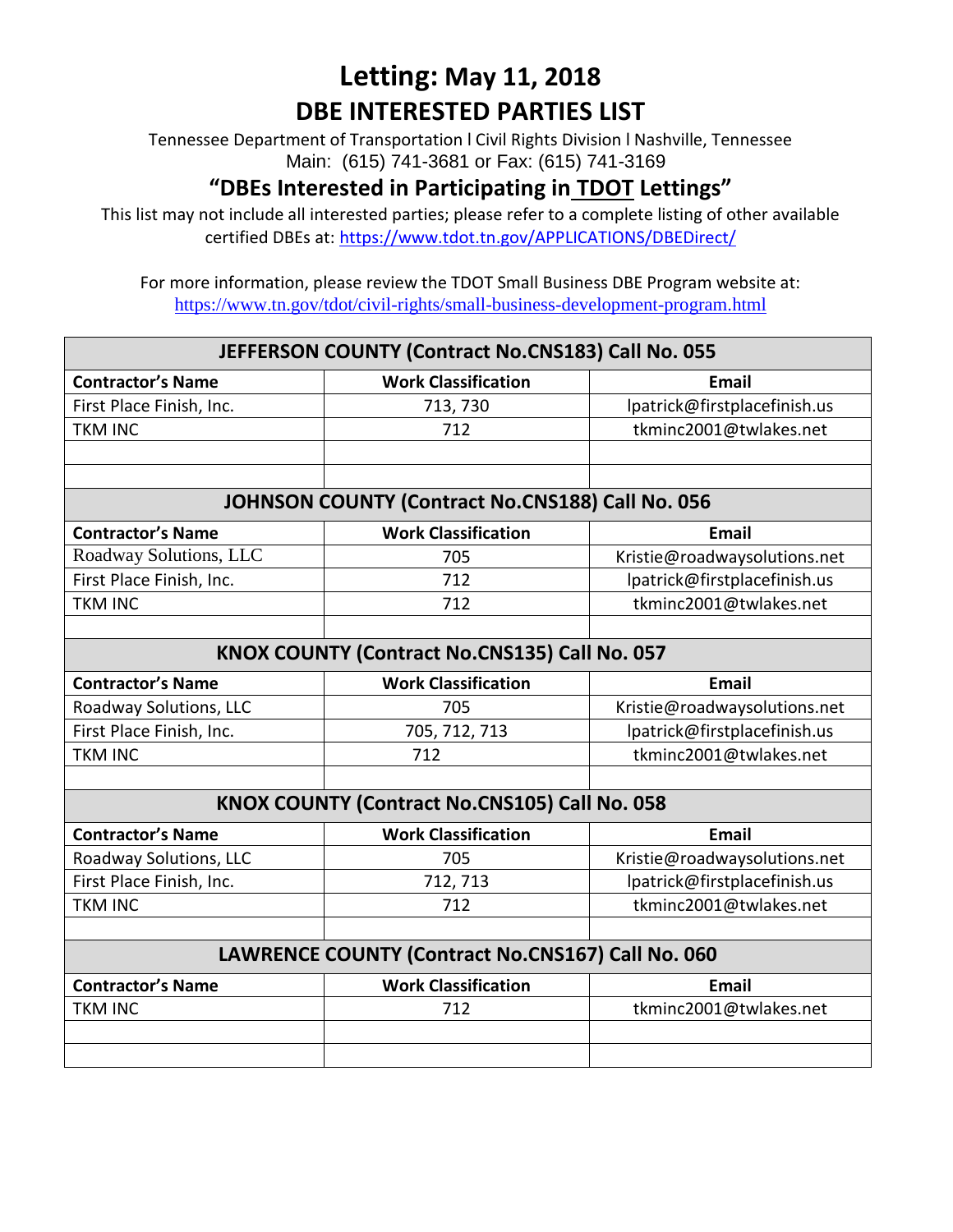Tennessee Department of Transportation l Civil Rights Division l Nashville, Tennessee Main: (615) 741-3681 or Fax: (615) 741-3169

#### **"DBEs Interested in Participating in TDOT Lettings"**

This list may not include all interested parties; please refer to a complete listing of other available certified DBEs at:<https://www.tdot.tn.gov/APPLICATIONS/DBEDirect/>

| LOUDON COUNTY (Contract No.CNS208) Call No. 061     |                                                         |                              |  |
|-----------------------------------------------------|---------------------------------------------------------|------------------------------|--|
| <b>Contractor's Name</b>                            | <b>Work Classification</b>                              | <b>Email</b>                 |  |
| Roadway Solutions, LLC                              | 705                                                     |                              |  |
| First Place Finish, Inc.                            | 712, 713                                                | lpatrick@firstplacefinish.us |  |
| <b>TKM INC</b>                                      | 712                                                     | tkminc2001@twlakes.net       |  |
|                                                     |                                                         |                              |  |
|                                                     | <b>MADISON COUNTY (Contract No.CNS209) Call No. 062</b> |                              |  |
| <b>Contractor's Name</b>                            | <b>Work Classification</b>                              | <b>Email</b>                 |  |
| <b>TKM INC</b>                                      | 712                                                     | tkminc2001@twlakes.net       |  |
|                                                     |                                                         |                              |  |
|                                                     |                                                         |                              |  |
|                                                     |                                                         |                              |  |
| MONTGOMERY COUNTY (Contract No.CNS173) Call No. 064 |                                                         |                              |  |
| <b>Contractor's Name</b>                            | <b>Work Classification</b>                              | <b>Email</b>                 |  |
| Pantegon LLC                                        | 712 (Flagging)                                          | adavis@pantegon.com          |  |
| <b>TKM INC</b>                                      | 712                                                     | tkminc2001@twlakes.net       |  |
|                                                     |                                                         |                              |  |
|                                                     |                                                         |                              |  |
|                                                     | <b>OVERTON COUNTY (Contract No.CNS178) Call No. 066</b> |                              |  |
| <b>Contractor's Name</b>                            | <b>Work Classification</b>                              | <b>Email</b>                 |  |
| First Place Finish, Inc.                            | 712                                                     | lpatrick@firstplacefinish.us |  |
| <b>TKM INC</b>                                      | 712                                                     | tkminc2001@twlakes.net       |  |
|                                                     |                                                         |                              |  |
|                                                     |                                                         |                              |  |
|                                                     | ROANE COUNTY (Contract No.CNS012) Call No. 068          |                              |  |
| <b>Contractor's Name</b>                            | <b>Work Classification</b>                              | <b>Email</b>                 |  |
| First Place Finish, Inc.                            | 712, 713                                                | lpatrick@firstplacefinish.us |  |
| <b>TKM INC</b>                                      | 712                                                     | tkminc2001@twlakes.net       |  |
|                                                     |                                                         |                              |  |
|                                                     |                                                         |                              |  |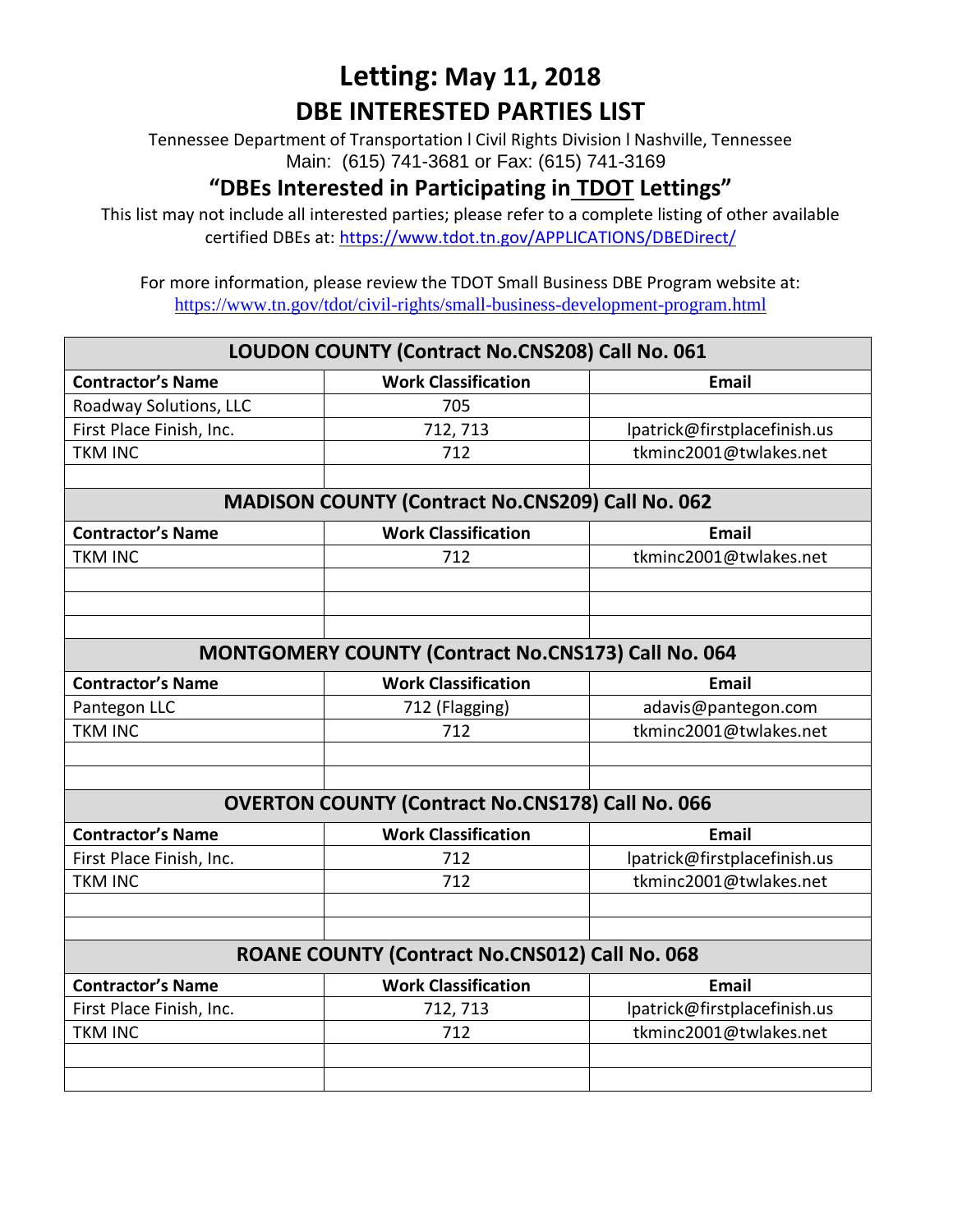Tennessee Department of Transportation l Civil Rights Division l Nashville, Tennessee Main: (615) 741-3681 or Fax: (615) 741-3169

#### **"DBEs Interested in Participating in TDOT Lettings"**

This list may not include all interested parties; please refer to a complete listing of other available certified DBEs at:<https://www.tdot.tn.gov/APPLICATIONS/DBEDirect/>

| ROBERTSON COUNTY (Contract No.CNS216) Call No. 070 |                                                     |                              |  |
|----------------------------------------------------|-----------------------------------------------------|------------------------------|--|
| <b>Contractor's Name</b>                           | <b>Work Classification</b>                          | <b>Email</b>                 |  |
| Pantegon LLC                                       | 712 (Flagging)                                      | adavis@pantegon.com          |  |
| <b>TKM INC</b>                                     | 712                                                 | tkminc2001@twlakes.net       |  |
|                                                    |                                                     |                              |  |
|                                                    |                                                     |                              |  |
|                                                    | ROBERTSON COUNTY (Contract No.CNS207) Call No. 071  |                              |  |
| <b>Contractor's Name</b>                           | <b>Work Classification</b>                          | <b>Email</b>                 |  |
| Pantegon LLC                                       | 712 (Flagging)                                      | adavis@pantegon.com          |  |
| <b>TKM INC</b>                                     | 712                                                 | tkminc2001@twlakes.net       |  |
|                                                    |                                                     |                              |  |
|                                                    |                                                     |                              |  |
|                                                    | RUTHERFORD COUNTY (Contract No.CNS169) Call No. 072 |                              |  |
| <b>Contractor's Name</b>                           | <b>Work Classification</b>                          | <b>Email</b>                 |  |
| Pantegon LLC                                       | 712 (Flagging)                                      | adavis@pantegon.com          |  |
| <b>TKM INC</b>                                     | 712                                                 | tkminc2001@twlakes.net       |  |
|                                                    |                                                     |                              |  |
|                                                    |                                                     |                              |  |
|                                                    | SCOTT COUNTY (Contract No.CNS094) Call No. 073      |                              |  |
| <b>Contractor's Name</b>                           | <b>Work Classification</b>                          | <b>Email</b>                 |  |
| Roadway Solutions, LLC                             | 705                                                 | Kristie@roadwaysolutions.net |  |
| First Place Finish, Inc.                           | 712, 713                                            | lpatrick@firstplacefinish.us |  |
| <b>TKM INC</b>                                     | 209, 712                                            | tkminc2001@twlakes.net       |  |
|                                                    |                                                     |                              |  |
|                                                    | SEVIER COUNTY (Contract No.CNS149) Call No. 074     |                              |  |
| <b>Contractor's Name</b>                           | <b>Work Classification</b>                          | <b>Email</b>                 |  |
| First Place Finish, Inc.                           | 712                                                 | lpatrick@firstplacefinish.us |  |
| <b>TKM INC</b>                                     | 712                                                 | tkminc2001@twlakes.net       |  |
|                                                    |                                                     |                              |  |
|                                                    |                                                     |                              |  |
|                                                    |                                                     |                              |  |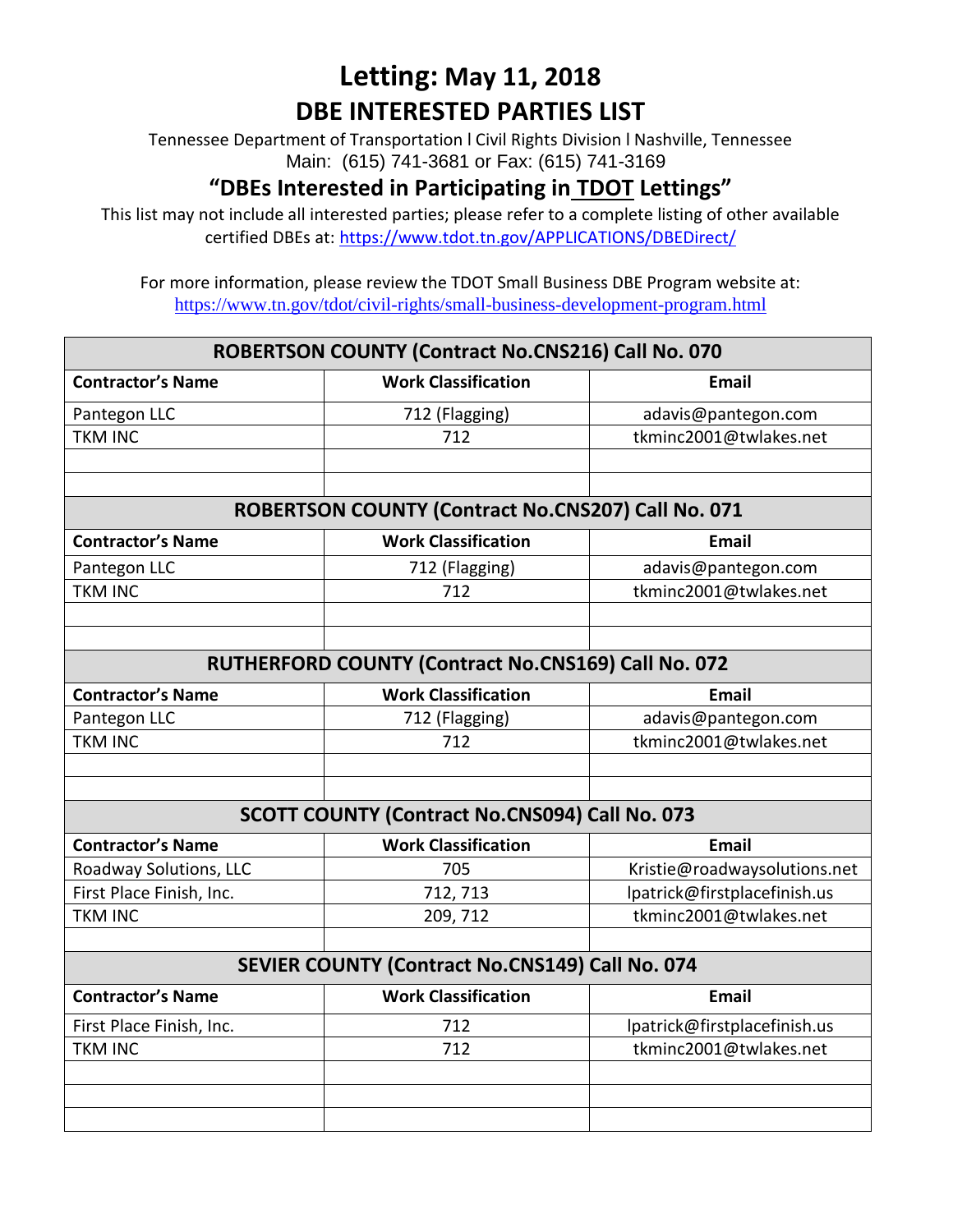Tennessee Department of Transportation l Civil Rights Division l Nashville, Tennessee Main: (615) 741-3681 or Fax: (615) 741-3169

#### **"DBEs Interested in Participating in TDOT Lettings"**

This list may not include all interested parties; please refer to a complete listing of other available certified DBEs at:<https://www.tdot.tn.gov/APPLICATIONS/DBEDirect/>

| SHELBY COUNTY (Contract No.CNS225) Call No. 076 |                                                        |                                                                    |
|-------------------------------------------------|--------------------------------------------------------|--------------------------------------------------------------------|
| <b>Contractor's Name</b>                        | <b>Work Classification</b>                             | <b>Email</b>                                                       |
| <b>TKM INC</b>                                  | 712                                                    | tkminc2001@twlakes.net                                             |
| Road Runner Highway Signs                       | 713                                                    | Joe@rrhsi.com                                                      |
| VIBEngineering, Inc. (VIBE)                     | 730                                                    | jellerbee@vibengineering.com                                       |
|                                                 | SHELBY COUNTY (Contract No.CNS224) Call No. 077        |                                                                    |
| <b>Contractor's Name</b>                        | <b>Work Classification</b>                             | <b>Email</b>                                                       |
| <b>TKM INC</b>                                  | 712                                                    | tkminc2001@twlakes.net                                             |
| VIBEngineering, Inc. (VIBE)                     | 730                                                    | jellerbee@vibengineering.com                                       |
|                                                 |                                                        |                                                                    |
| SMITH COUNTY (Contract No.CNS172) Call No. 079  |                                                        |                                                                    |
| <b>Contractor's Name</b>                        | <b>Work Classification</b>                             | <b>Email</b>                                                       |
| Pantegon LLC                                    | 712 (Flagging)                                         | adavis@pantegon.com                                                |
| <b>TKM INC</b>                                  | 712                                                    | tkminc2001@twlakes.net                                             |
| Road Runner Highway Signs                       | 713                                                    | Joe@rrhsi.com                                                      |
|                                                 |                                                        |                                                                    |
|                                                 |                                                        | SULLIVAN AND WASHINGTON COUNTIES (Contract No.CNS184) Call No. 081 |
| <b>Contractor's Name</b>                        | <b>Work Classification</b>                             | <b>Email</b>                                                       |
| Roadway Solutions, LLC                          | 705                                                    | Kristie@roadwaysolutions.net                                       |
| First Place Finish, Inc.                        | 705, 713, 730                                          | lpatrick@firstplacefinish.us                                       |
| <b>TKM INC</b>                                  | 712                                                    | tkminc2001@twlakes.net                                             |
| Road Runner Highway Signs                       | 713                                                    | Joe@rrhsi.com                                                      |
|                                                 | <b>WARREN COUNTY (Contract No.CNS226) Call No. 082</b> |                                                                    |
| <b>Contractor's Name</b>                        | <b>Work Classification</b>                             | <b>Email</b>                                                       |
| First Place Finish, Inc.                        | 712                                                    | lpatrick@firstplacefinish.us                                       |
| <b>TKM INC</b>                                  | 712                                                    | tkminc2001@twlakes.net                                             |
|                                                 |                                                        |                                                                    |
|                                                 |                                                        |                                                                    |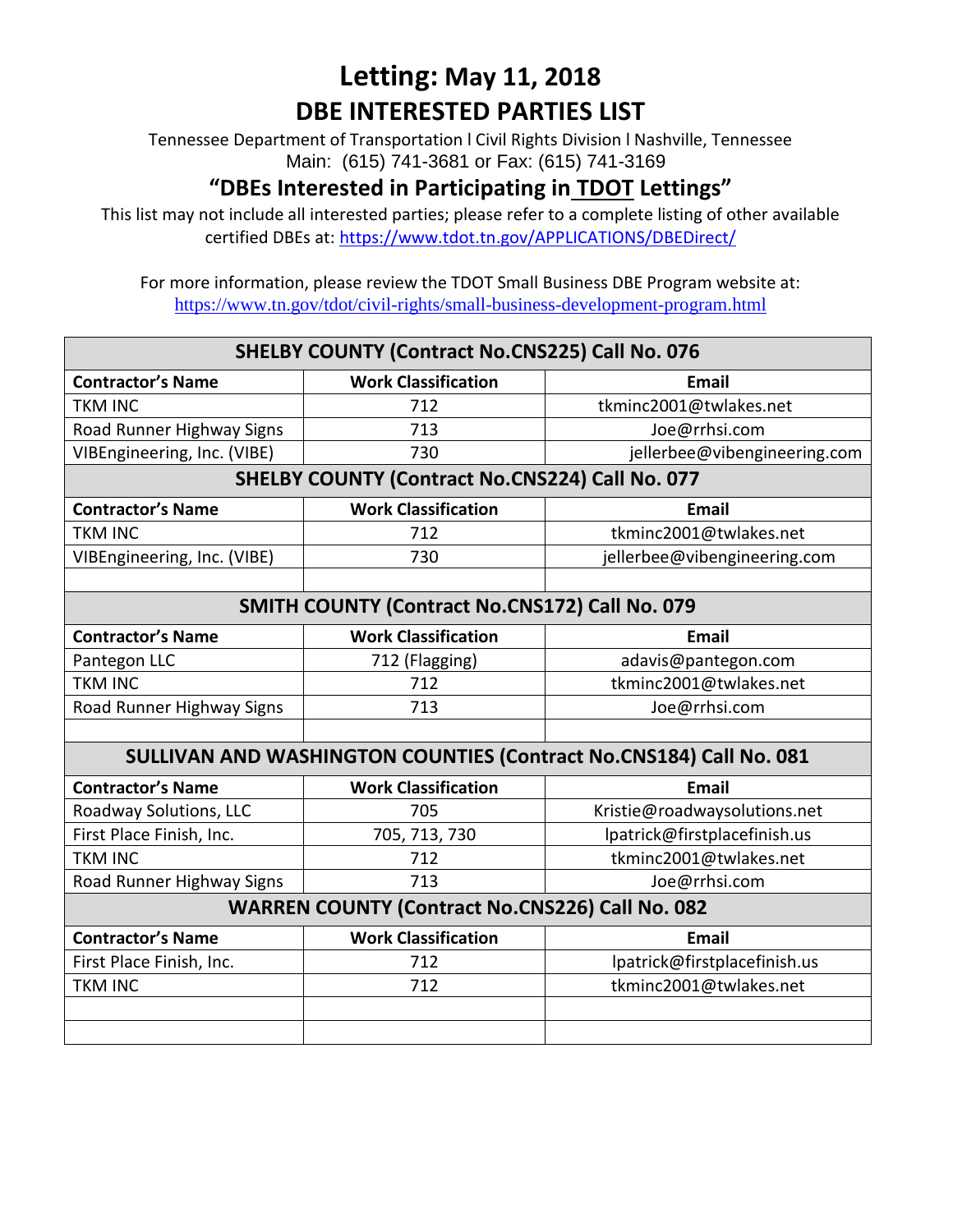Tennessee Department of Transportation l Civil Rights Division l Nashville, Tennessee Main: (615) 741-3681 or Fax: (615) 741-3169

#### **"DBEs Interested in Participating in TDOT Lettings"**

This list may not include all interested parties; please refer to a complete listing of other available certified DBEs at:<https://www.tdot.tn.gov/APPLICATIONS/DBEDirect/>

|                          | <b>WASHINGTON COUNTY (Contract No.CNS229) Call No. 083</b> |                              |
|--------------------------|------------------------------------------------------------|------------------------------|
| <b>Contractor's Name</b> | <b>Work Classification</b>                                 | <b>Email</b>                 |
| First Place Finish, Inc. | 713                                                        | lpatrick@firstplacefinish.us |
| <b>TKM INC</b>           | 712                                                        | tkminc2001@twlakes.net       |
|                          |                                                            |                              |
|                          |                                                            |                              |
|                          | <b>WASHINGTON COUNTY (Contract No.CNS186) Call No. 084</b> |                              |
| <b>Contractor's Name</b> | <b>Work Classification</b>                                 | <b>Email</b>                 |
| First Place Finish, Inc. |                                                            | lpatrick@firstplacefinish.us |
|                          |                                                            |                              |
|                          |                                                            |                              |
|                          | <b>WHITE COUNTY (Contract No.CNS180) Call No. 085</b>      |                              |
| <b>Contractor's Name</b> | <b>Work Classification</b>                                 | <b>Email</b>                 |
| First Place Finish, Inc. | 712, 713                                                   | lpatrick@firstplacefinish.us |
| <b>TKM INC</b>           | 712                                                        | tkminc2001@twlakes.net       |
|                          |                                                            |                              |
|                          |                                                            |                              |
|                          |                                                            |                              |